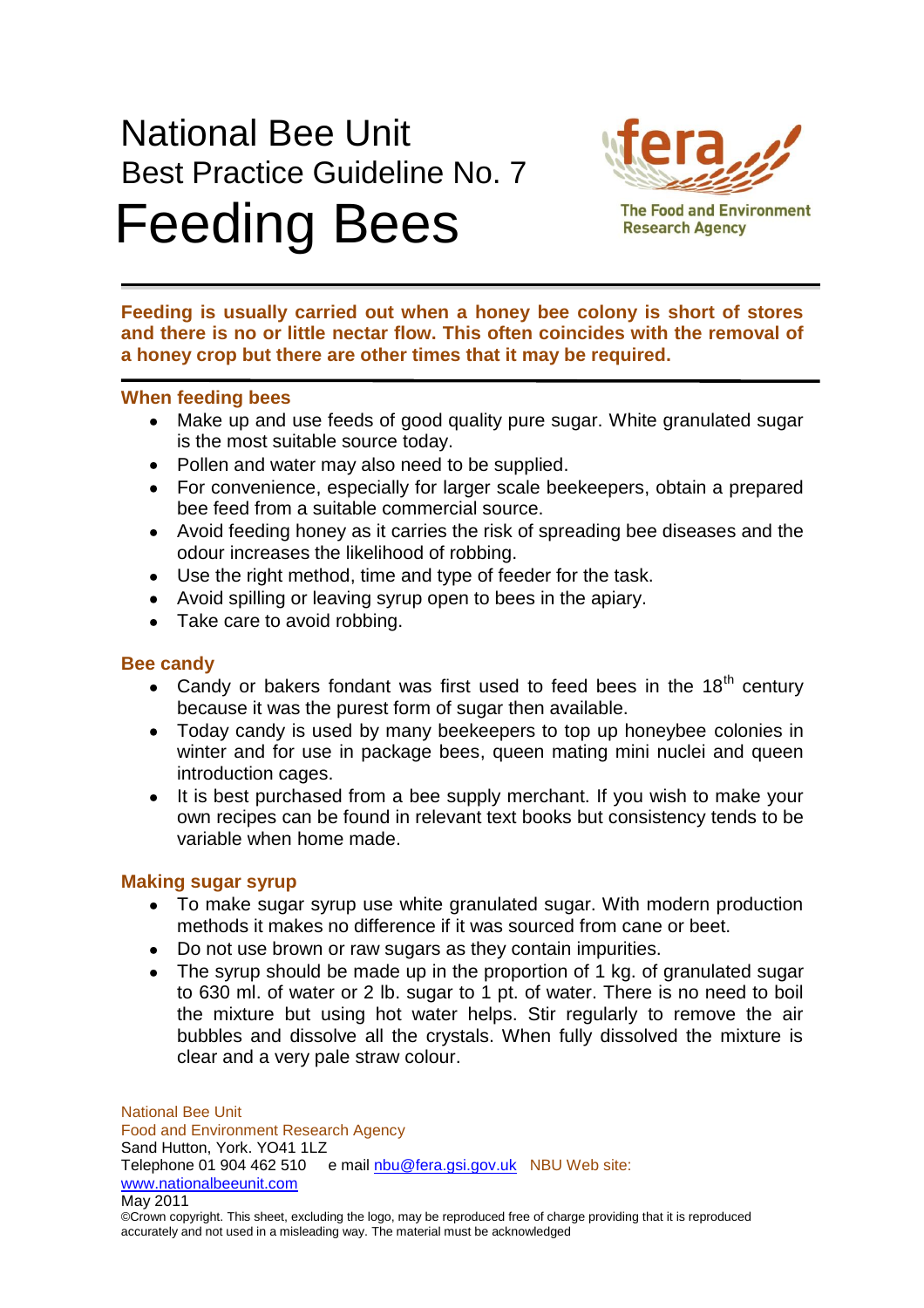- If syrup is stored for any length of time then a scummy black fungal growth may appear. This can be prevented by adding a little thymol. Thymol does not dissolve readily in water but a solution can be made up in a small sealable bottle. Fill it to one third with thymol crystals\* and top the bottle up with surgical spirit. Add 2.5 ml. of this solution to 4.5 l. of sugar syrup or half a teaspoon to a gallon of syrup. \*Obtainable from bee equipment suppliers.
- For some feeding, usually when it is for immediate use by the colony, thin syrup is used. This contains twice the quantity of water and is best made up for use as required.
- Sugar syrup can be stored and moved around in suitable clean plastic drums. In the apiary a plastic watering can is a useful device for filling feeders.

#### **Feeders**

There are three basic types of feeder used to feed sugar syrup to honey bee colonies

**Rapid feeders**

These feeders comprise of a tray which is placed over the hive to which bees have access from below by means of a hole or slot arranged to stop them drowning. Versions such as Miller or Ashforth are made to the same external dimensions of the hive and are placed in lieu of the crown board. They can feed up to about 10 l. (or just over two gallons) at a time. Smaller plastic versions are available for placing over the crown board feed hole. Rapid feeders are ideal for feeding bees in the autumn but are of little use in cold conditions. When filling rapid feeders a small quantity of syrup is trickled down the side of the hole or slot to create a trail for bees to follow. Because of their large capacity Miller or Ashforth types are more convenient for autumn feeding.

## **Contact feeders**

These are plastic buckets of various sizes fitted with a lid having a gauze centre section. In use they are either filled with sugar syrup, or the syrup is mixed in the bucket. The lid is placed on the feeder to seal it up. In the apiary the feeder is inverted over an empty container to catch the small amount of syrup that will pass through the gauze before atmospheric pressure in the bucket drops thus holding the syrup in the feeder. It is then placed on the hive with the gauze patch over the crown board feeder hole. An empty brood box, super or eke will be needed to support the hive roof properly. Contact feeders are generally more accessible to bees in cool weather conditions so are more effective for emergency feeding and spring feeding.

#### **Frame feeders**

These are containers that look like a brood frame with a slot at the top and have a float inside to prevent bees drowning. They are filled by pouring prepared syrup through the slot. Typically they are used to supplement the

National Bee Unit Food and Environment Research Agency Sand Hutton, York. YO41 1LZ Telephone 01 904 462 510 e mail nbu@fera.gsi.gov.uk NBU Web site: www.nationalbeeunit.com May 2011

©Crown copyright. This sheet, excluding the logo, may be reproduced free of charge providing that it is reproduced accurately and not used in a misleading way. The material must be acknowledged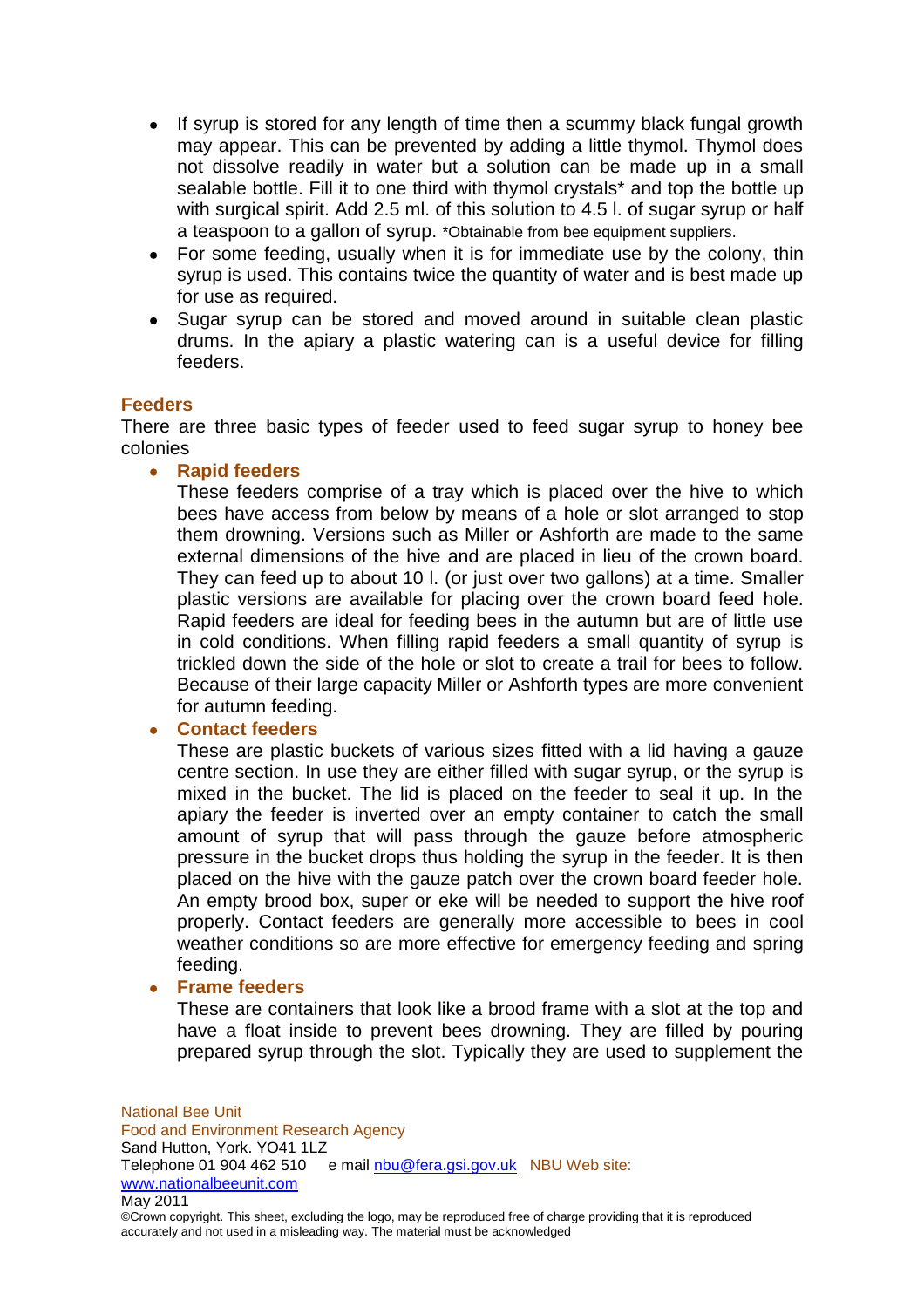food and replace a frame within the brood box. In the UK they are mostly used for keeping nuclei 'topped up'.

• There are other types of feeder but these are not in common use.

#### **Feeding sugar can be divided into three types Autumn feeding**

- As a rule bees only need feeding because a crop of honey has been removed by the beekeeper. When taking a crop ensure that the bees have sufficient stores to prevent starvation.
- September is generally the time of year chosen to feed sugar syrup as a supplement or substitute to ensure that honey bees have sufficient stores to carry them through the winter. Feeding is done after the honey crop has been removed and whilst the colony is still strong, warm enough for bees to move up into the feeder, able to take syrup down, invert and store it properly in the comb.
- Earlier feeding tends to be converted into brood so unless there is a risk of starvation wait until September.
- The amount of stores required by a colony to carry it through the winter varies with the strain of bee. The old British black only required about 10 kg. of honey to safely feed it through the winter, but today an average honeybee colony requires about 18–22 kg. or 40-50lb. to do so. Larger hives headed by prolific queens may require more. A BS brood frame when full of honey contains about 2.2 kg or 5lb. so assess the existing colony stores and feed the required balance using sugar syrup.
- Feeding at the time of some varroacide applications, usually those containing essential oils, is discouraged as this may increase robbing risks. Check the varroacide directions.

## **Emergency feeding**

- These procedures are best practiced by avoiding starvation.
- $\bullet$ Bees can starve at any time of the year and usually if this happens it is the beekeeper and not the bees who should take the blame. It is the responsibility of the beekeeper to make sure that bees have enough stores.
- Sometimes in winter bees use up stores on one side of the hive and become marooned away from stores elsewhere. This is known as isolation starvation. Frames of stores can be moved across so they are adjacent to the bee cluster. Do not divide the brood nest.
- If bees are short of stores in the winter and likely to starve then white soft candy (bakers fondant) is placed over the crown board feed hole. In the case of small colonies the crown board may need turning in order to position a feed hole over the bee cluster. Bees require water, often taken as condensation within the hive, to make use of candy. Candy is therefore taken slowly and does not excite the colony as much as other feeds. If sugar syrup is offered in a contact feeder cold temperatures may cause

National Bee Unit Food and Environment Research Agency Sand Hutton, York. YO41 1LZ Telephone 01 904 462 510 e mail nbu@fera.gsi.gov.uk NBU Web site: www.nationalbeeunit.com May 2011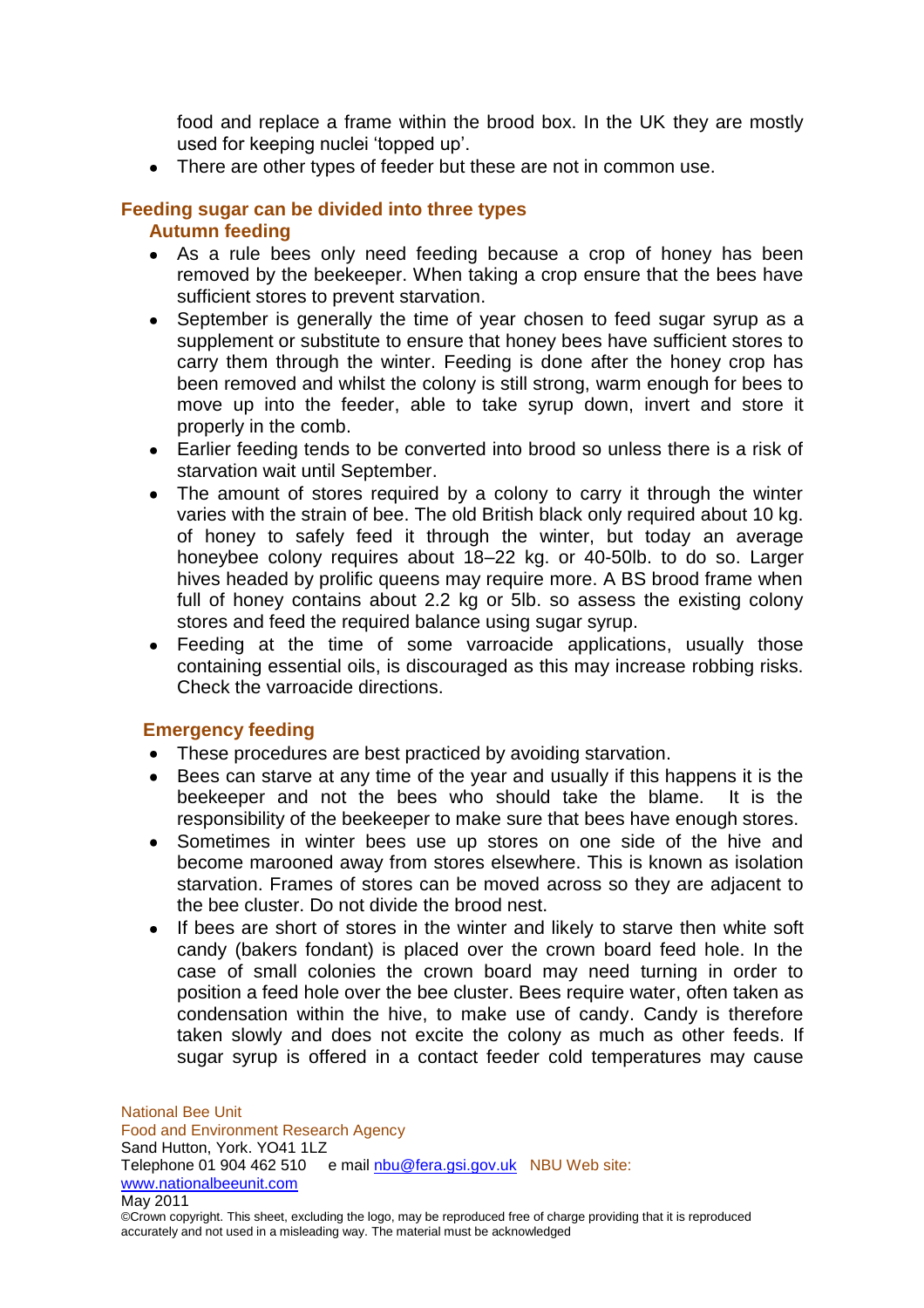contraction of the container pushing syrup through the mesh and a wetting of the cluster. Correct autumn feeding prevents this scenario.

- If bees are short of stores at the spring inspection then feed thin sugar syrup using a contact feeder.
- In extreme cases when bees are starving spray them with a thin sugar syrup solution and fill an empty comb with sugar syrup. This can be done by pouring the syrup into the cells slowly by using a honey jar filled with sugar syrup and closed with a lid having 3 mm holes on opposite sides, or using a squeezy bottle, e.g. a cleansed washing up fluid bottle. When filled, place the comb adjacent to the bees.
- Remember March and April are the months when the bees will be using up food reserves fast as the colony expands and produces more brood. It is far better to have fed sufficient stores or left lots of honey in the autumn than to do emergency feeding in the spring. At this time a colony should have at least 4-5 combs with honey/stores, i.e. 9 kg. or 20lb.
- When removing a honey crop always check that sufficient stores remain to prevent bees starving. Feed immediately if needed.

## **Spring or stimulative feeding**

- Many beekeepers feed a thin syrup solution to encourage brood rearing but providing the colony has sufficient stores, as stated previously, this is arguably pointless.
- It is a good plan to breed bees *for* the honey flows rather than breeding bees *on* the honey flow.
- To rear brood, bees need to feed a mix of honey or sugar, water and pollen, so to encourage brood rearing:
	- o Ensure that the colonies are close to pollen crops or feed pollen.
	- o Ensure that the colonies have sufficient honey and/or sugar syrup stores. If not feed a thin syrup.
	- o Ensure that the bees have access to a clean water supply. If necessary use a water feeder.

## **Robbing**

- Feeding syrup excites bees and is usually done when there is no, or little,  $\bullet$ nectar flow. As a result care should be taken to prevent robbing.
- Especially when feeding in autumn supply the feed to all colonies in the evening. Night will help quell bee activity. Reduce the hive entrance with an entrance block.
- Watch for signs of robbing bees fighting, erratic flight and bees trying to enter a hive without meeting the guards. Generally stronger colonies rob weaker ones.
- If robbing starts reduce the entrance to one bee space using an entrance block and/or grass. This enables guard bees to protect the colony more efficiently. Placing a sheet of glass in front of the hive entrance so that bees have to go around the sides for access can also help.

National Bee Unit Food and Environment Research Agency Sand Hutton, York. YO41 1LZ Telephone 01 904 462 510 e mail nbu@fera.gsi.gov.uk NBU Web site: www.nationalbeeunit.com May 2011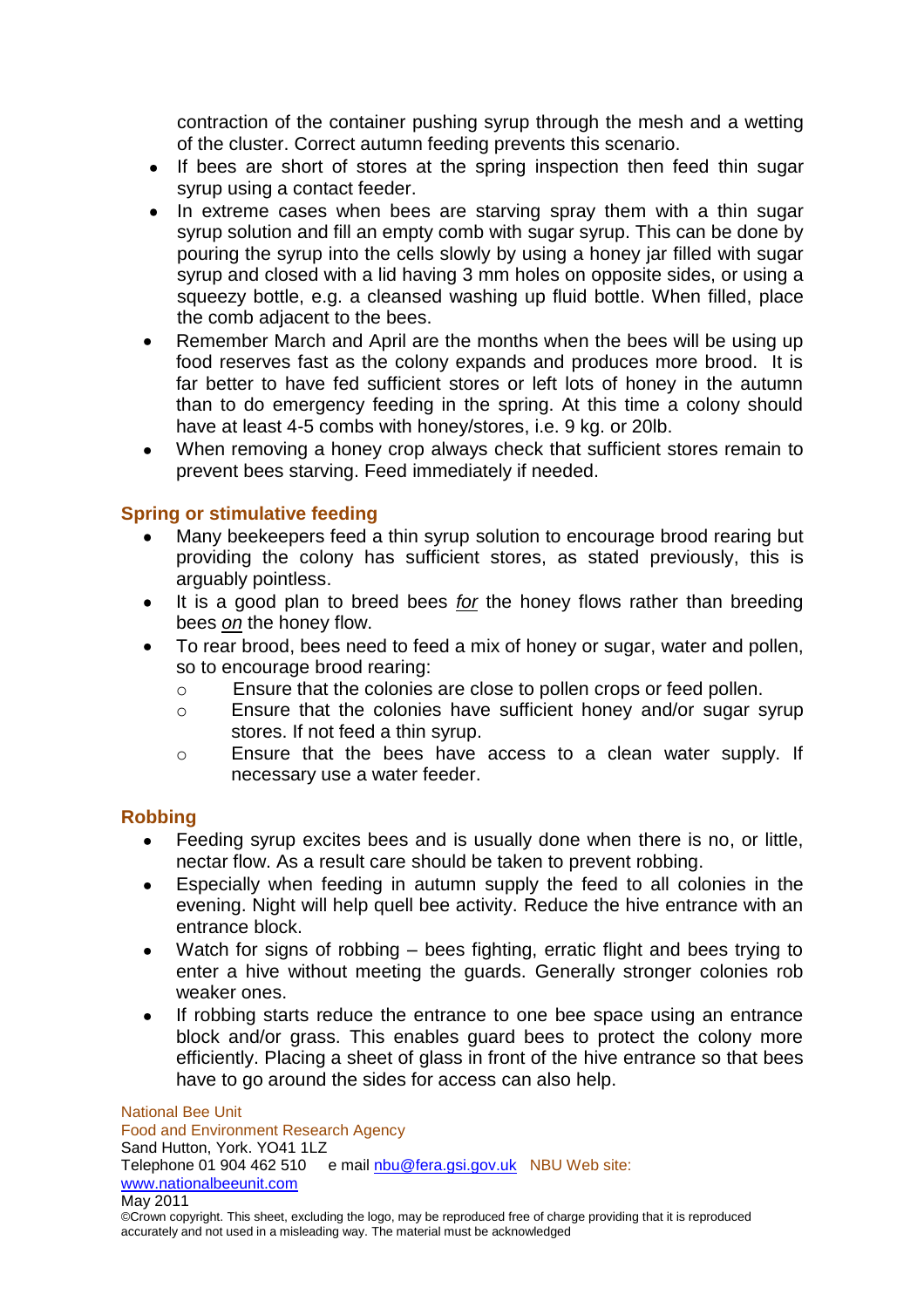The best cure to a robbing event is to move the besieged colony to another apiary.

# **Feeding pollen**

- The best way to guarantee that honey bees have enough pollen is to ensure there are adequate and suitable pollen-bearing plants close to the bees. Assessing the plants around apiary sites is important to ensure plenty of pollens are available through the season.
- Don't forget that adequate pollen stores are very important. Pollen tends not to be stored in abundance but rather collected as required. Do not assume that there is enough pollen in the colonies as shortages are common especially in early spring.
- If you find it is insufficient then feed a pollen substitute, pollen patty or pollen collected during the previous season.
- Pollen can transmit bee disease so only collect it from a strong and disease free colony using a suitable pollen trap. Do not leave the trap on the hive all the time, as over an extended period it will deplete the colony of pollen. Avoid collecting during major honey flows. Pollen collected from one hive will be adequate to feed at least 50 hives.
- Avoid using other beekeepers pollen.
- Pollen can be stored in a number of ways but the easiest is to put it into paper or plastic bags and store it in a deep freeze at -18°C. When defrosted use immediately.
- Fresh or freshly thawed pollen can be fed to a colony by placing it in a  $\bullet$ shallow dish close to the feed hole.
- Pollen substitutes can be purchased from a suitable commercial source.
- When feeding substitutes follow the suppliers recommendations.
- If you find pollen is regularly insufficient in hives then a re-assessment of the apiary site should take place.

## **Feeding water**

- Honey bees require water for processing stores, making brood food, maintaining humidity to ensure that eggs hatch, etc., and also for cooling the colony in hot weather. It is not stored in the hive, although 'reservoir bees' will be carrying it in their honey sacs.
- It is notable that feral honeybee colonies tend to follow water courses when they swarm indicating the importance of water to them.
- Apiary sites need to be assessed for the availability of suitable water. Many public complaints are made because of bees obtaining water from swimming pools, garden ponds, drying washing, etc., especially during dry periods.
- If bees do not have adequate natural supplies, then provide a supply by using a water feeder. Entrance-type feeders available from equipment suppliers can be adapted, but a communal site away from the immediate apiary may be more suitable. It will be necessary to make your own, and